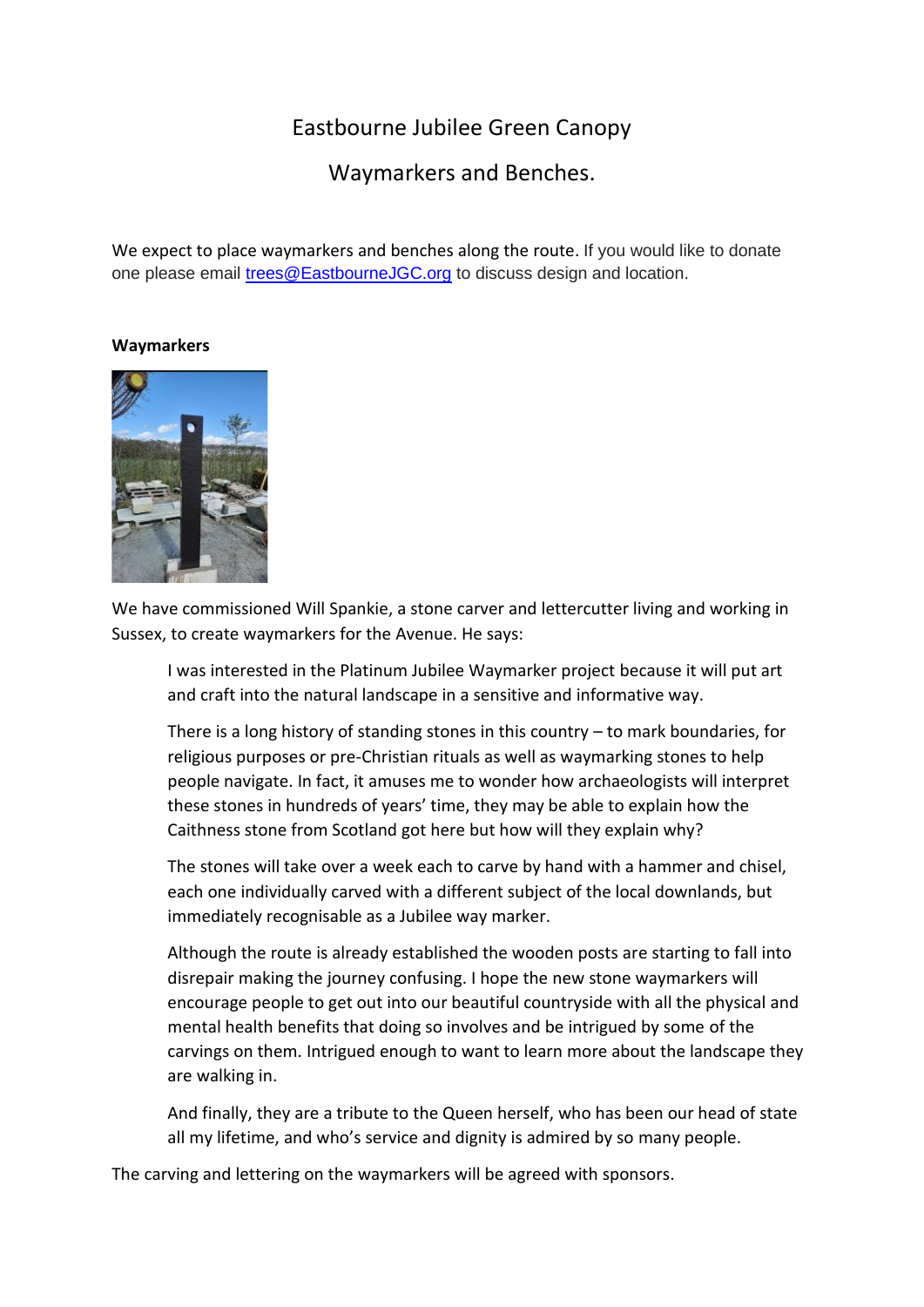Benches.

Most of the benches along the Avenue are likely to be simple and rustic, like these at Lewes Priory:



But we would like some to be special.

We have commissioned Walter Bailey, a nationally known Sussex sculptor, to create a design for us:

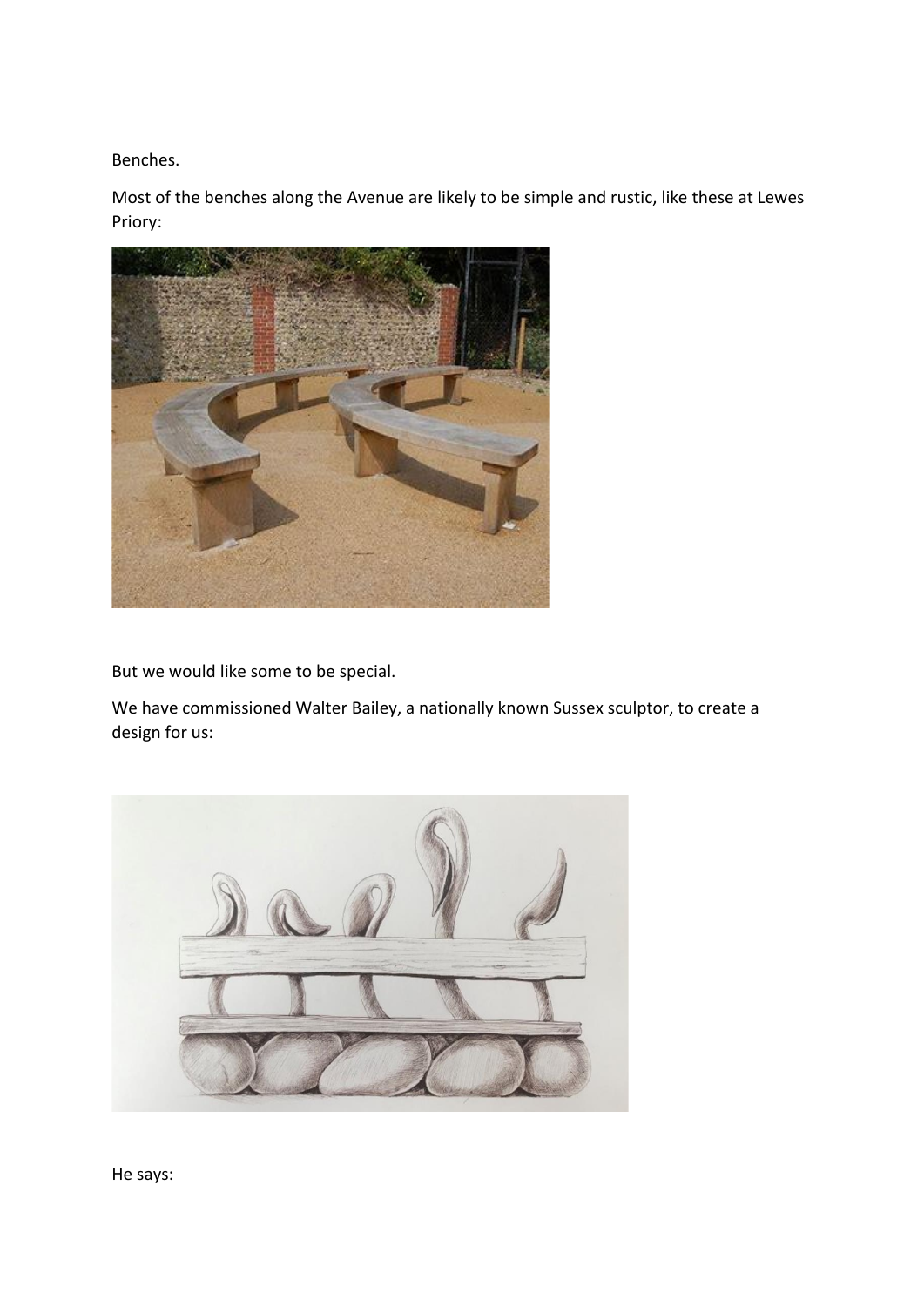I have worked as a sculptor for over 30 years in the UK, on the Continent and further afield in Japan and the USA. In the UK I have a strong relationship with Surrey, particularly the Surrey Hills, where I created 12 sculptures to mark the AONB boundary and through various arts projects have celebrated views on the North Downs and encouraged appreciation of local distinctiveness and so it is a particular pleasure to be invited to be involved in creating a vision for a project so close to home in a landscape that I love and walk throughout the year.

I moved to Sussex over 30 years ago and raised my family in a small hamlet just along the coast from here, more recently we moved to a village north of Eastbourne, both places framed by the South Downs.

## **Trees and decline of woodland and localism**

After the great storm of 1987 I began to work with fallen trees and storm damaged landscapes in need of the small healing transformations an artist can conjure. Through this process I witnessed how the simple act of giving attention and time can forge a relationship with a place and encourage care.

Through these projects I made connections with estates around Sussex including Wakehurst Place, Kew Gardens Arboretum and the Paddockhurst Estate, who supply me with trees felled by wind or disease or grown as part of agro ecological forestry. It is essential that the trees I work with, wherever I work in the world, are felled responsibly and as locally as possible so I can be sure of their provenance and that they are part of a regenerative cycle of planting and tree care.

I often carve where a tree has fallen, working through the seasons in all weathers and while I work I've been privileged to have encounters with all manner of lives, of hares, deer and badgers, itinerant woodworkers, monks, mushroom foragers and walkers

The longer I work in woodland and with wood the more I love and revere trees. As the writer Roger Deakin says, 'they are our barometers of the weather and the changing seasons. We tell the time of year by them'.

Spending time in a woodland we can begin to read it's character and presence.

The new scientific understanding of mycelial networks, the fungi that runs through woodland floor has been described 'an exposed sentient membrane aware and responsive to changes in it's environment and all who walk on it.

The poet Auden wrote that 'a culture is no better than it's woods.' We have lost more of our woodland than any other country in Europe. We have only 13% cover in the UK as compared to 38% on the Continent. And over the decades I have seen woodlands decline further due to neglect, poor management and the impact of the climate crisis. The trees are calling for our care and attention, we have lived in reciprocity with them for millennia, they need us as we need them.